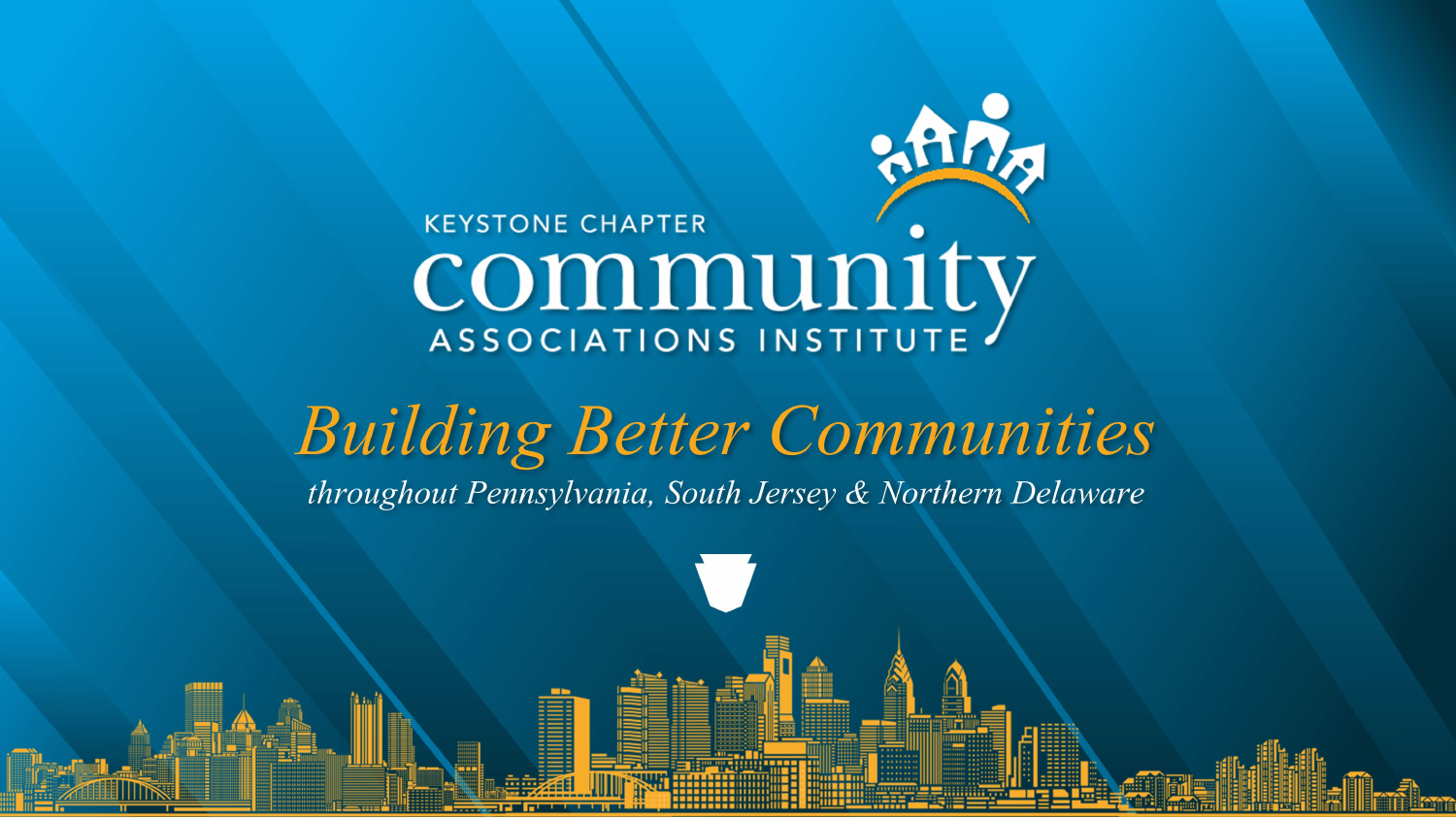### **Title 49 § 35.201. Definitions**

*Broker*—An individual or entity holding either a standard or reciprocal license, that, for another and for a fee, commission or other valuable consideration, does one or more of the following:

(i) Negotiates with or aids a person in locating or obtaining for purchase, lease or acquisition of interest in real estate.

(ii) Negotiates the listing, sale, purchase, exchange, lease, time share and similarly designated interests, financing or option for real estate.

(iii) **Manages real estate**.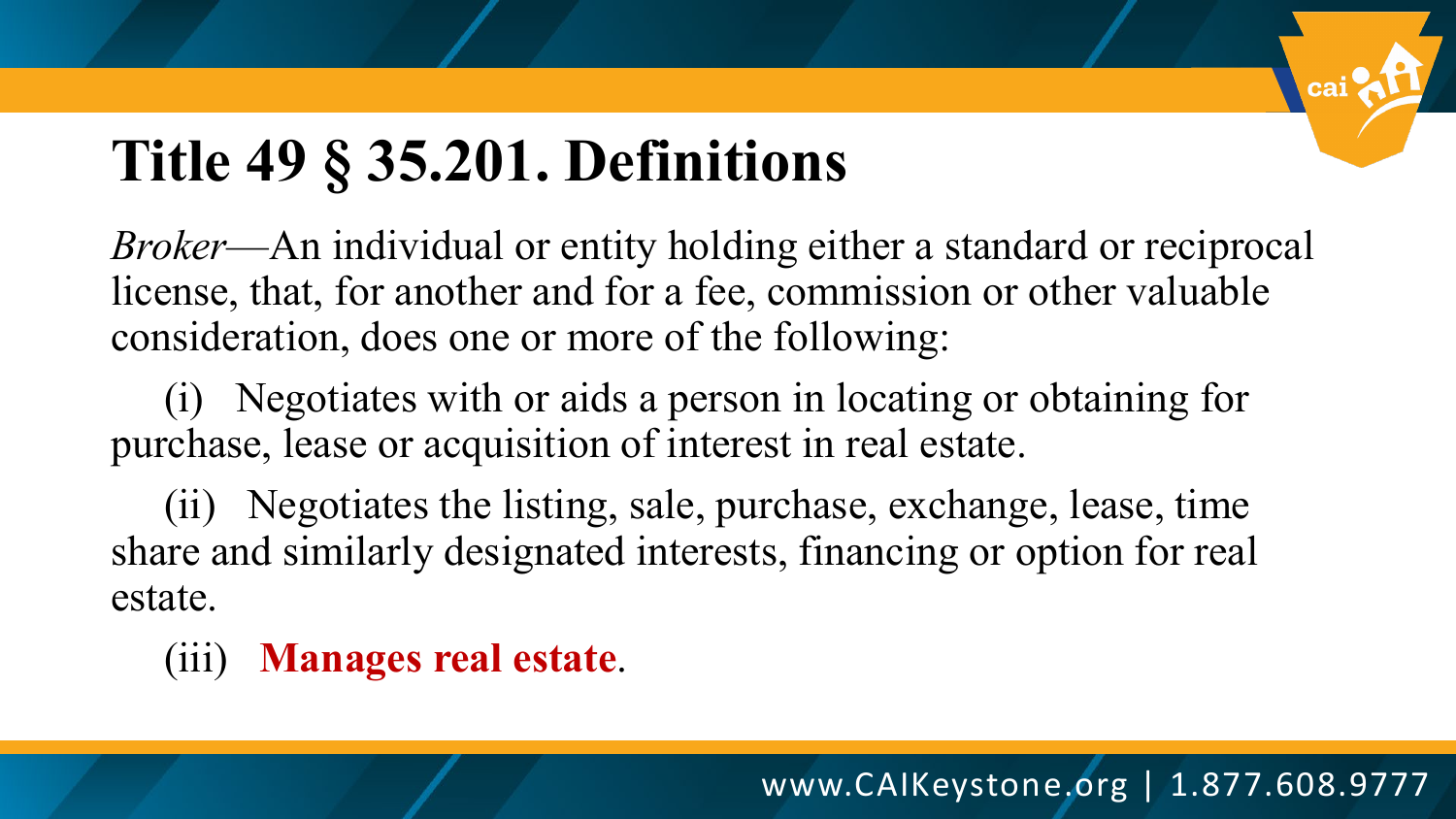#### **For a PA Broker's license, you need to:**

- Be 21 or and a high school graduate
- Complete 16 credits (240 hours) approved broker real estate education
- Have worked three (3) years as a licensed real estate salesperson
- Document 200 points earned by specific real estate sales and rental experience (selling, listing, renting, etc.)
- Pass the Brokers' license exam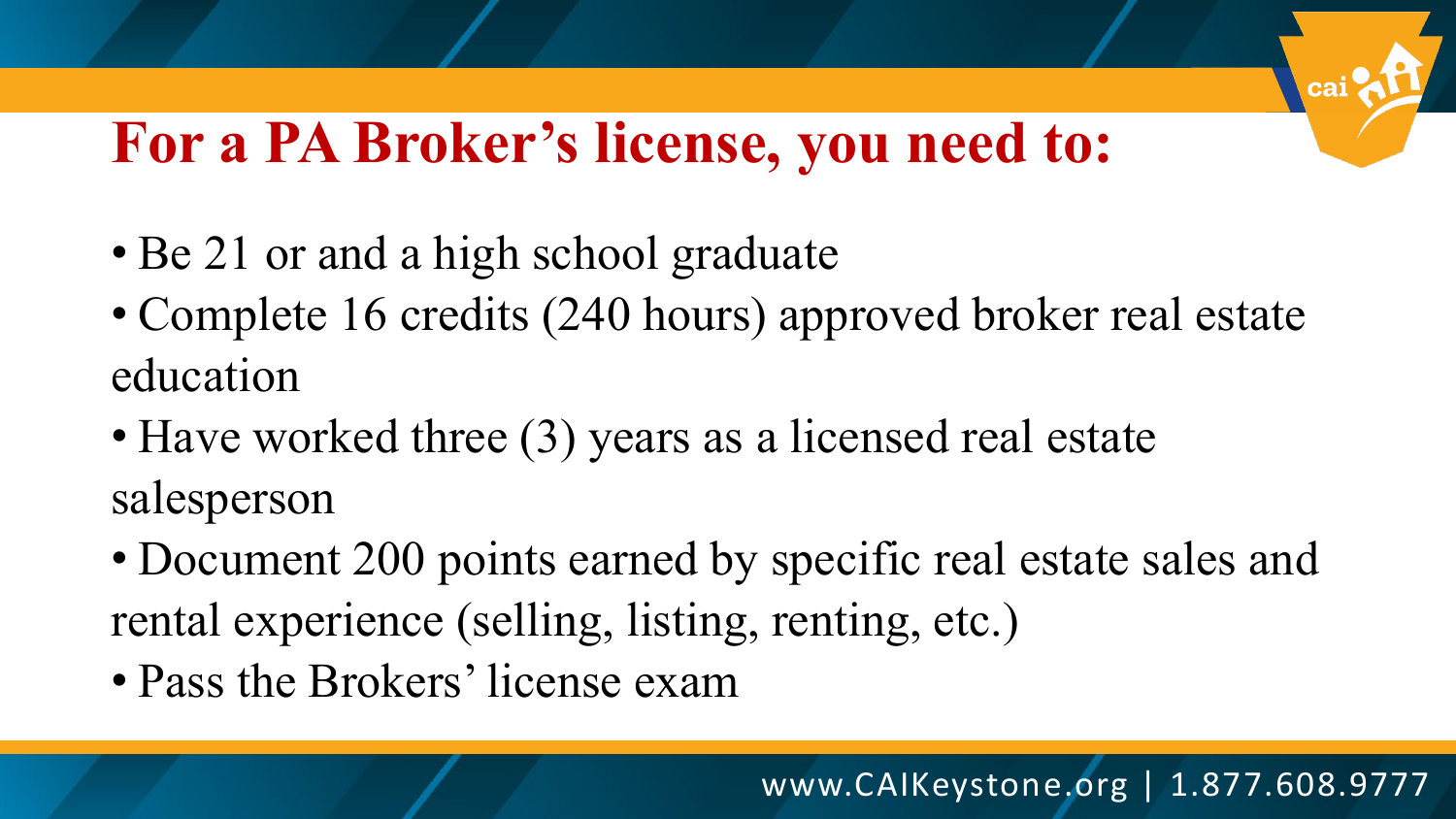# Do YOU Manage Real Estate? Are you a Community Association Manager (CAM)? or

a "Property Manager?"

Managing Association Assets vs Managing Real Estate.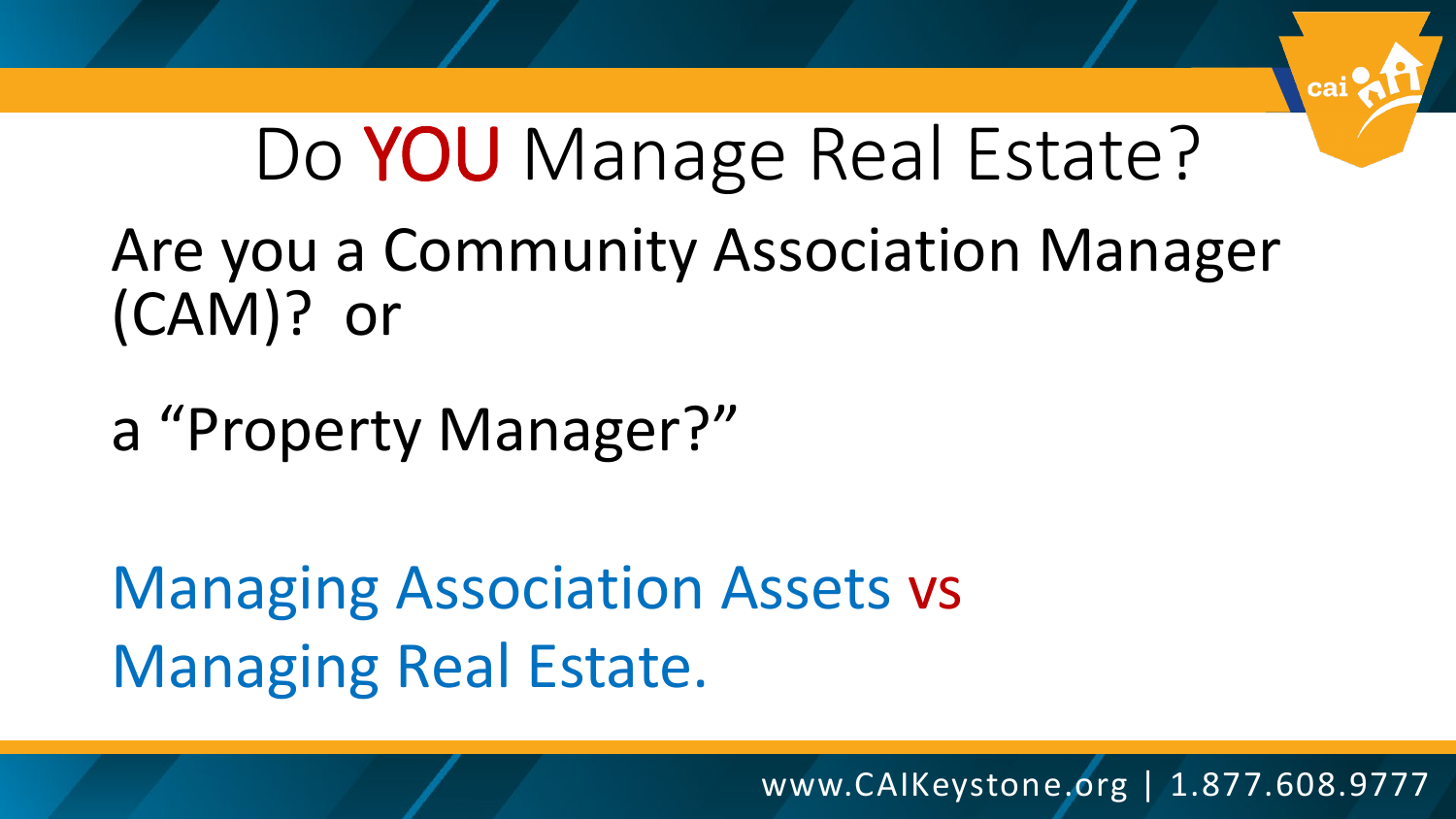# Role of a CAM (from M-100 Course)

- a. Roles and responsibilities of owners, committees, and board members
- b. 10 steps to developing rules
- c. How to maintain records for legal support of board actions
- d. Manager's role in organizing and assisting in board meetings
- e. Manager's role in preparing the draft budget
- f. Seven characteristics of an effective collection policy
- g. Overview of financial operations
- h. Characteristics of insurance as a contract
- i. How to develop effective maintenance records
- j. How to prepare a bid request for RFP
- k. Key contract provisions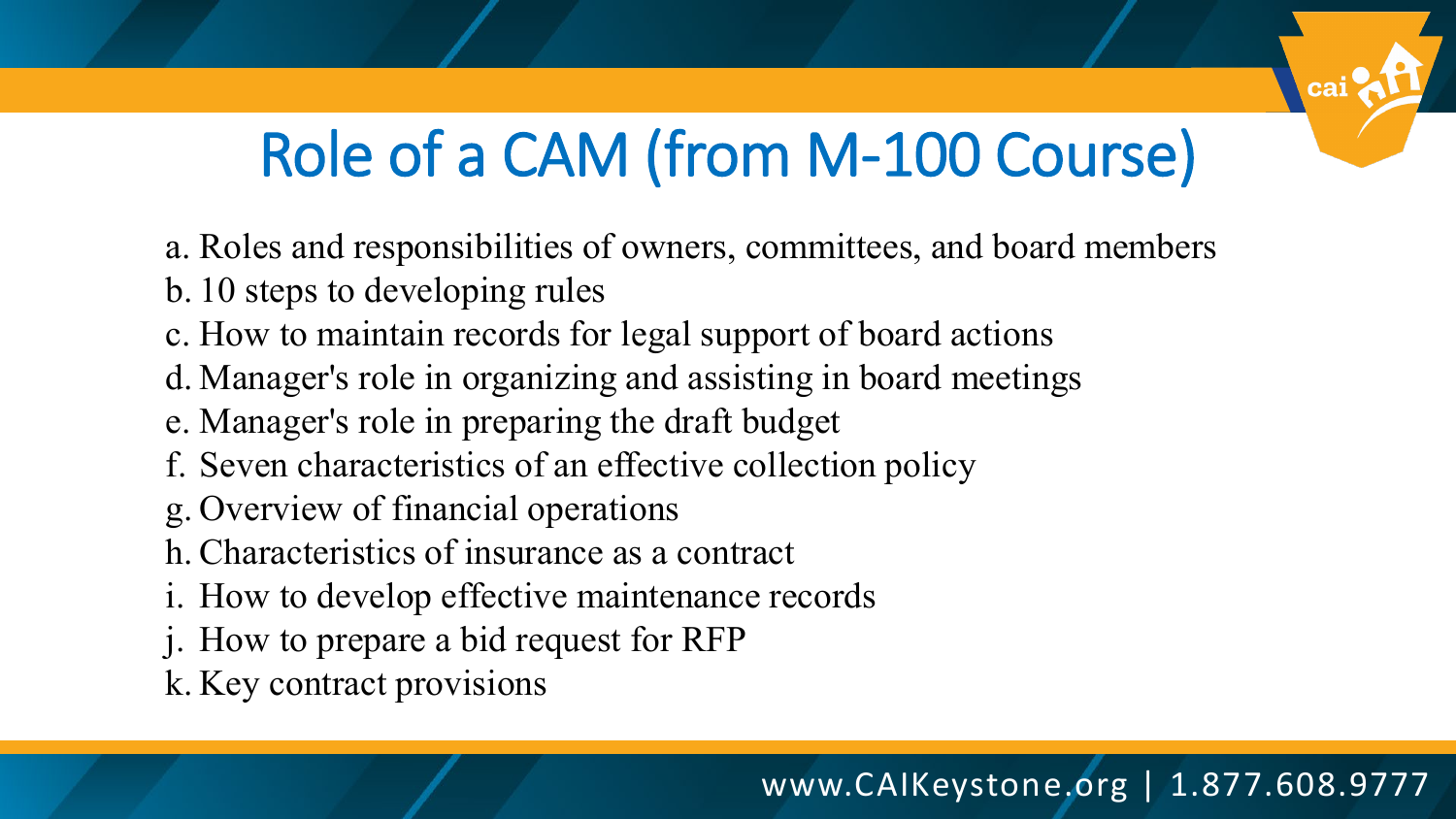### Role of Real Property Leasing Agent

- 1. List properties for sale or rent
- 2. Prepare leases
- 3. Show properties for rent
- 4. Help the landlord to select owners or occupants
- 5. Perform credit checks
- 6. Perform criminal background checks
- 7. Collect rent & remit to landlord
- 8. Collect and hold security deposits, per statute
- 9. Properly dispose of security deposits

10.Enter into a property management contract with a landlord-owner

- 11.Assist landlord with ordering and overseeing repairs
- 12.Rehabilitate an individual dwelling to prepare for new occupancy.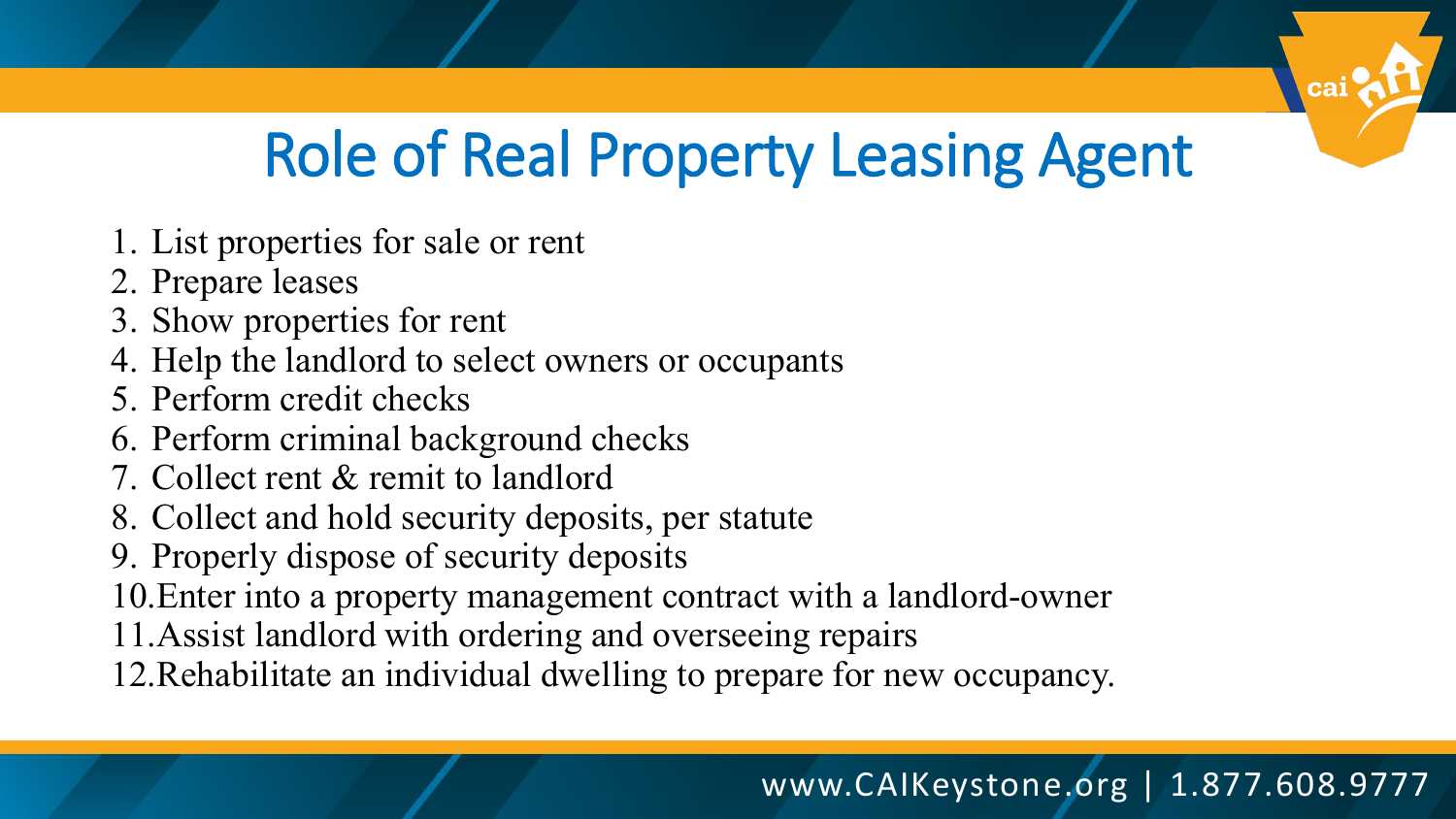### What Can YOU Do Today?

Support our PA-LAC with donation from your company & associations

### **Contact** State Real Estate Commission P.O. Box 2649, Harrisburg, PA 17105-2649 Phone - (717) 783-3658 Fax - (717) 787-0250 [RA-REALESTATE@pa.gov](mailto:RA-REALESTATE@pa.gov)